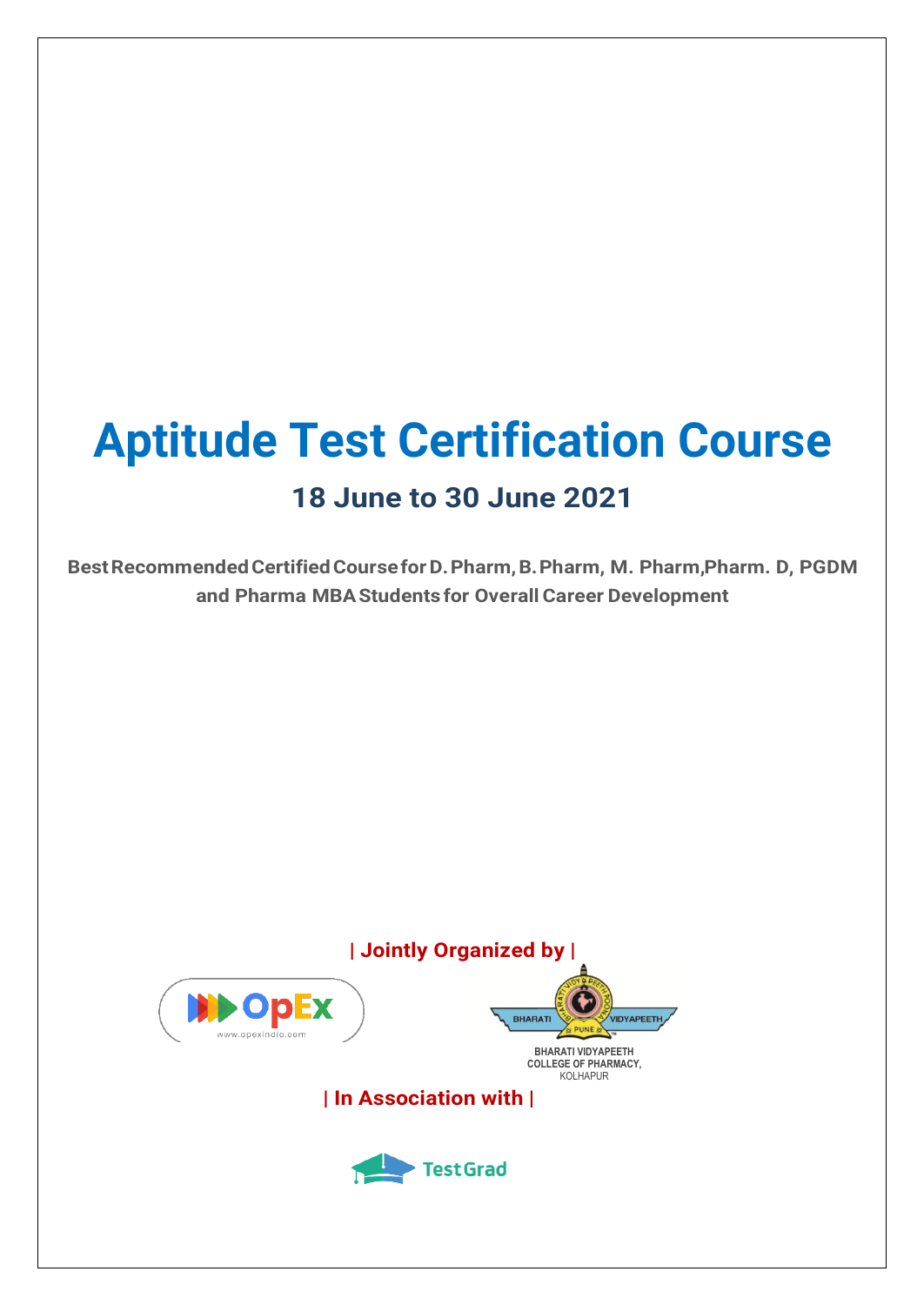# **About the Course 1**

Aptitude Test plays an important role in every interview process of hiring a candidate. Organizations usually conduct Aptitude Test to determine the level of Intelligent Quotient and the level of understanding the candidate possess. Its importance also lies in testing the Candidate's Skills, Basic Knowledge, Personality, Critical Thinking ability, English Language Skills, General Mathematical IQ and as well as the potential to predict the candidate's performance at different tasks and situations This Course will be beneficial for students in understanding what Aptitude tests are actually meant by? How to crack them during Interview Process? Thus, enhancing their chances at the passing the level of Aptitude Tests during Interview Process.

### **Problem Statement (Why Do we Need It?)**

- The Rate of Unemployment that has been present in the Pharma Sector is mostly due to candidates failing to surpass the basic Aptitude Tests.
- Do you know that, Most Candidates feel that Cracking the Technical Round and Professional Round of Interview makes them eligible to get the Job, but that is not the case, Candidates must first crack level 1 of Aptitude Test in order to move to upper level of Technical and Professional round of interview.
- Most Candidates when they appear for the interview process and well-versed and well-prepared to face the Technical Questions but, they often deem the Aptitude Test Round as not so important and thus fail in it
- It is mostly known fact that Aptitude Tests Round is most important for the Recruiters as it determines the level of Understanding the candidates possess & the Intelligence about the unknown, unfaced situations that candidates respond to but, unfortunately 80% of Pharma Candidates do not possess the aptitude level in them.
- The biggest highlighting point is that Academics and Institutes give you all-around knowledge of Technical Domains but, do not instill the vital skills of Aptitude Tests, this is the mist

### **Outcome:**

- By attending this course, the Candidates will be able to face the Aptitude Round confidently in the interview process.
- Basic Skills related to Mathematical Reasoning; Grammar will bolster the candidates 'chances to crack the Aptitude Tests.
- Candidate can learn basic skills and will be able to face the questions that entails them to showcase their knowledge related to unknown situation of problem solving & critical thinking.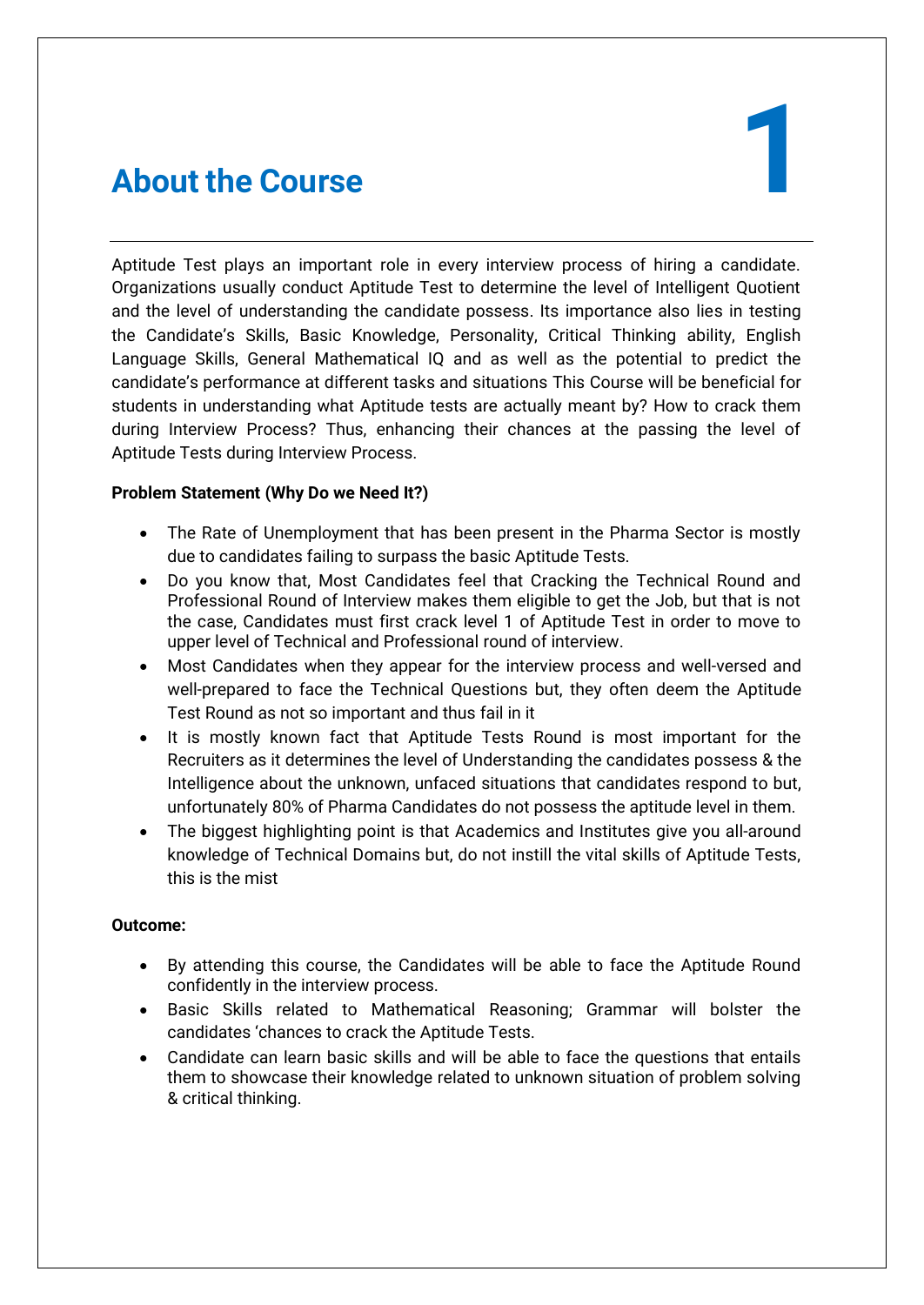### **What Industry Experts have their say on Aptitude Tests?**

Industry Mentors Speaks**:** 

*"When the candidates appear for the Interview for the Corporate Job in Pharma Sector, he/she needs to be ready to face Aptitude Tests, unless he/she cracks it, they will not be able to go for 1 to1 Personal Interview of Technical Round"*

*"Aptitude tests are compulsory part of Pharmacovigilance Interview Processes. Candidates must have the knowledge of Logical Reasoning, Grammatical Skills of English Knowledge as well as the ability to face Critical Thinking for difficult Situations"*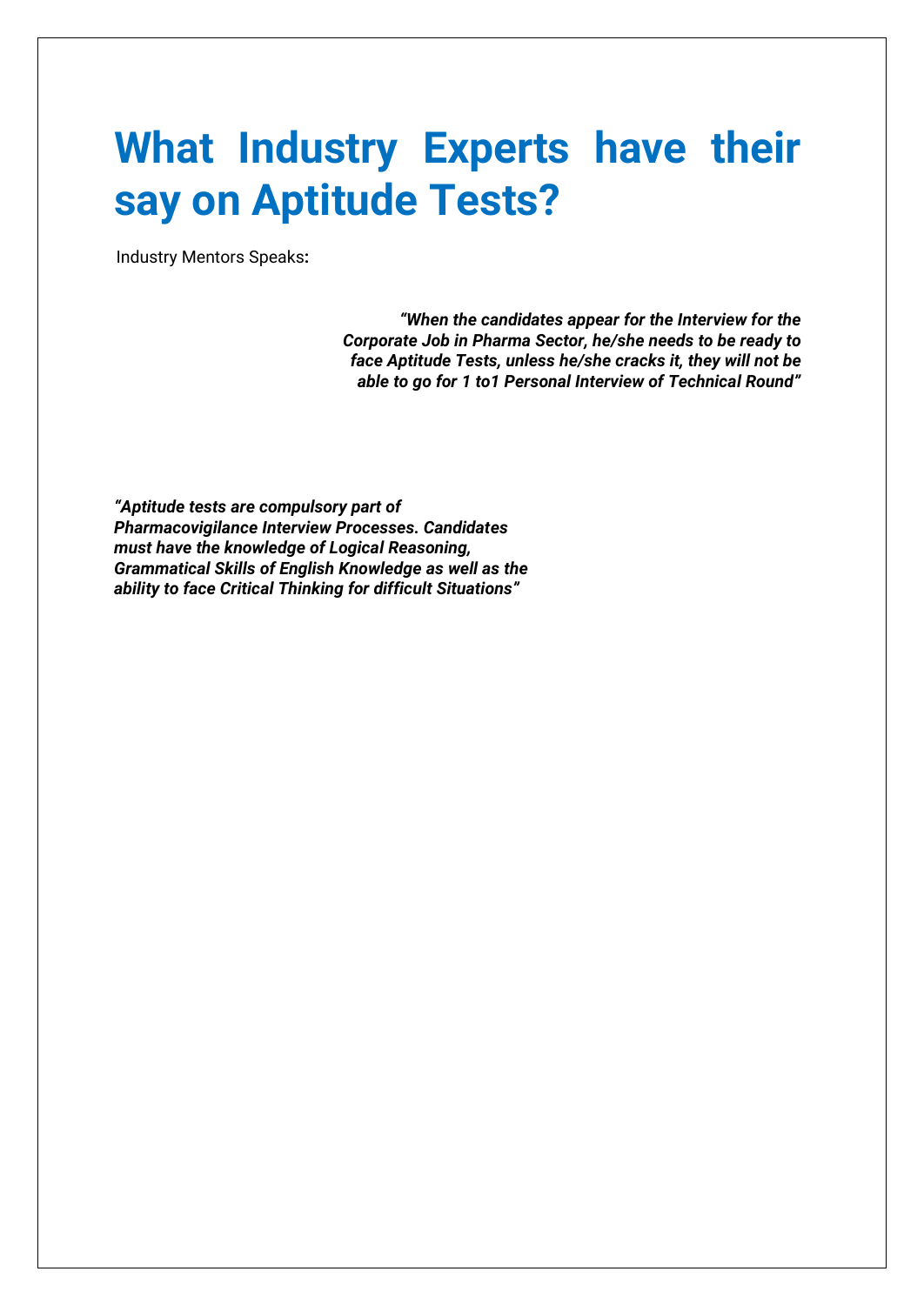## **Course Contents 2**



### **COURSE AGENDA**

### **Course Timing:** 3:00 PM – 6:00 PM

| <b>DAY</b>   | <b>DATE</b> | <b>SESSION TOPIC</b>                                           |
|--------------|-------------|----------------------------------------------------------------|
| 1            | 18-06-2021  | Intro Vedic Maths Tricks Percentage, Ratio Proportion          |
| $\mathbf{2}$ | 19-06-2021  | Vedic Maths tricks Profit Loss Ages                            |
| 3            | 20-06-2021  | Vedic Maths tricks, Allegation & Mixture, Direction & Distance |
| 4            | 21-06-2021  | Vedic Maths tricks Time & Work Blood Relation                  |
| 5            | 22-06-2021  | Vedic Maths tricks Time, Speed & Distance                      |
| 6            | 23-06-2021  | Simple Interest, compound Interest Coding / Decoding           |
| 7            | 24-06-2021  | <b>Permutation Combination Probability</b>                     |
| 8            | 25-06-2021  | <b>Syllogism Inequality</b>                                    |
| 9            | 26-06-2021  | All types of Arrangement Ordering, Ranking                     |
| 10           | 27-06-2021  | <b>Situation based Questions Reading Comprehension</b>         |
| 11           | 28-06-2021  | <b>Basics of English Grammar</b>                               |
| 12           | 29-06-2021  | <b>English Writing skills and Vocabulary</b>                   |
| 13           | 30-06-2021  | Cloze Test, Sentence Rearrange Error Detection                 |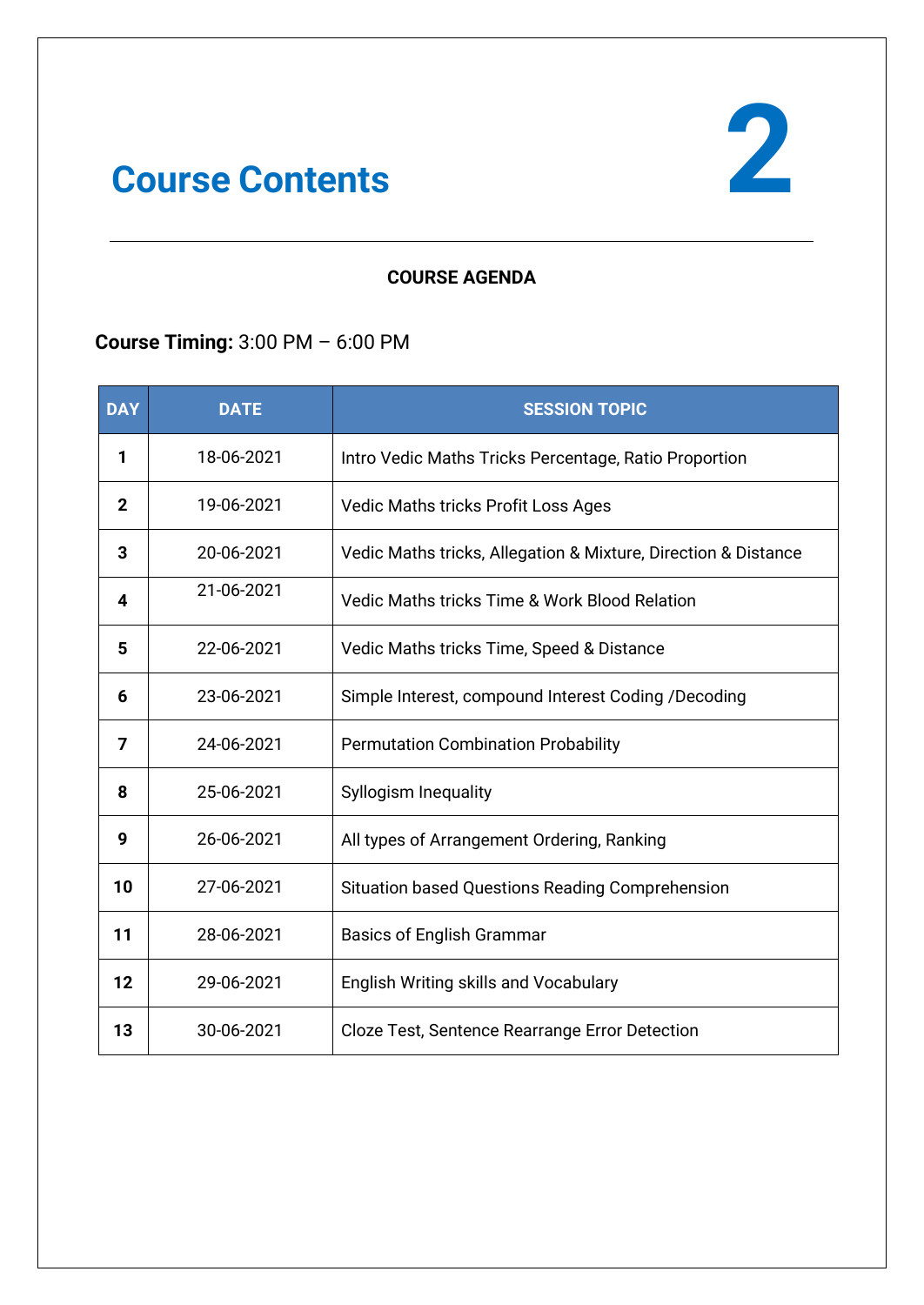# **Execution**

### **Who can enroll?**

Students of B. Pharm, M. Pharm, Pharm. D, Pharmaceutical Management (PGDM, Pharma MBA)

### **Execution Mode:**

• Zoom Video Conferencing

### **Value Proposition**:

- **Unique Workshop that provides in-depth knowledge of attending and facing an Aptitude Test**
- **Top-Class Experts from Aptitude Training: They will be guiding students to gain maximum knowledge about Aptitude Training**
- **Recommended for the Students of Pharmacy and students of PGDM, Pharma MBACandidates who willing to become Job-Ready Candidates**
- **Certification and a chance to connect with Session Experts themselves**

#### **Course Fees:**

- Fees per participant: Rs 2,500 per participant
- For Group Registration from Institutes: Enquiry 9552206644

#### **Fees Includes:**

- 2 Hr Hour workshop for straight 13 days & Certification
- Online Assessment- Based on the Content/Topics
- Practice Test and Company Specific Test: Practice Test for Students will be made available
- Online Assessment 2 which will be done after the Practice Tests.

### **Will be Hosted Online through Zoom Video Conferencing and the Link will be Provided for it in Advance**

**For more details:** Visit [www.opexindia.com](http://www.opexindia.com/)